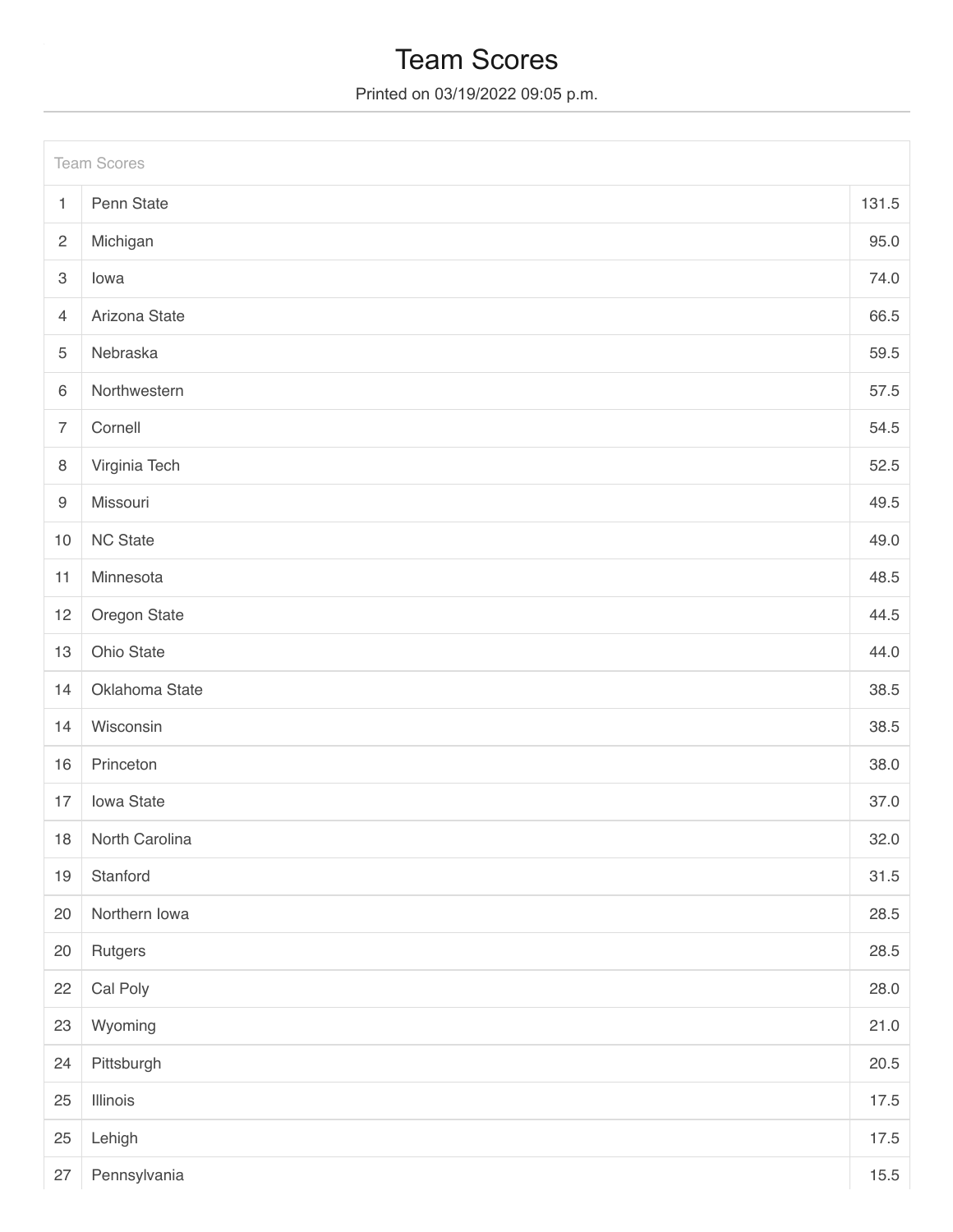| 28 | Appalachian State      | 13.5    |
|----|------------------------|---------|
| 29 | Oklahoma               | 11.0    |
| 30 | Purdue                 | 10.5    |
| 30 | Virginia               | 10.5    |
| 32 | West Virginia          | 8.5     |
| 33 | Drexel                 | $8.0\,$ |
| 34 | North Dakota State     | $7.5\,$ |
| 35 | Rider                  | $6.0\,$ |
| 36 | Air Force              | $5.0\,$ |
| 36 | Binghamton             | $5.0\,$ |
| 36 | Campbell               | $5.0\,$ |
| 39 | Central Michigan       | 4.5     |
| 39 | Northern Illinois      | 4.5     |
| 41 | Army West Point        | 4.0     |
| 41 | Michigan State         | 4.0     |
| 41 | The Citadel            | 4.0     |
| 44 | Northern Colorado      | 3.5     |
| 44 | South Dakota State     | 3.5     |
| 46 | Bloomsburg             | 3.0     |
| 46 | Clarion                | $3.0\,$ |
| 48 | Bucknell               | 2.5     |
| 48 | Duke                   | 2.5     |
| 48 | Maryland               | 2.5     |
| 48 | Navy                   | 2.5     |
| 52 | Harvard                | 2.0     |
| 52 | <b>Utah Valley</b>     | 2.0     |
| 54 | Columbia               | $1.5\,$ |
| 54 | Lock Haven             | $1.5\,$ |
| 56 | Chattanooga            | $1.0\,$ |
| 56 | <b>Cleveland State</b> | $1.0\,$ |
|    |                        |         |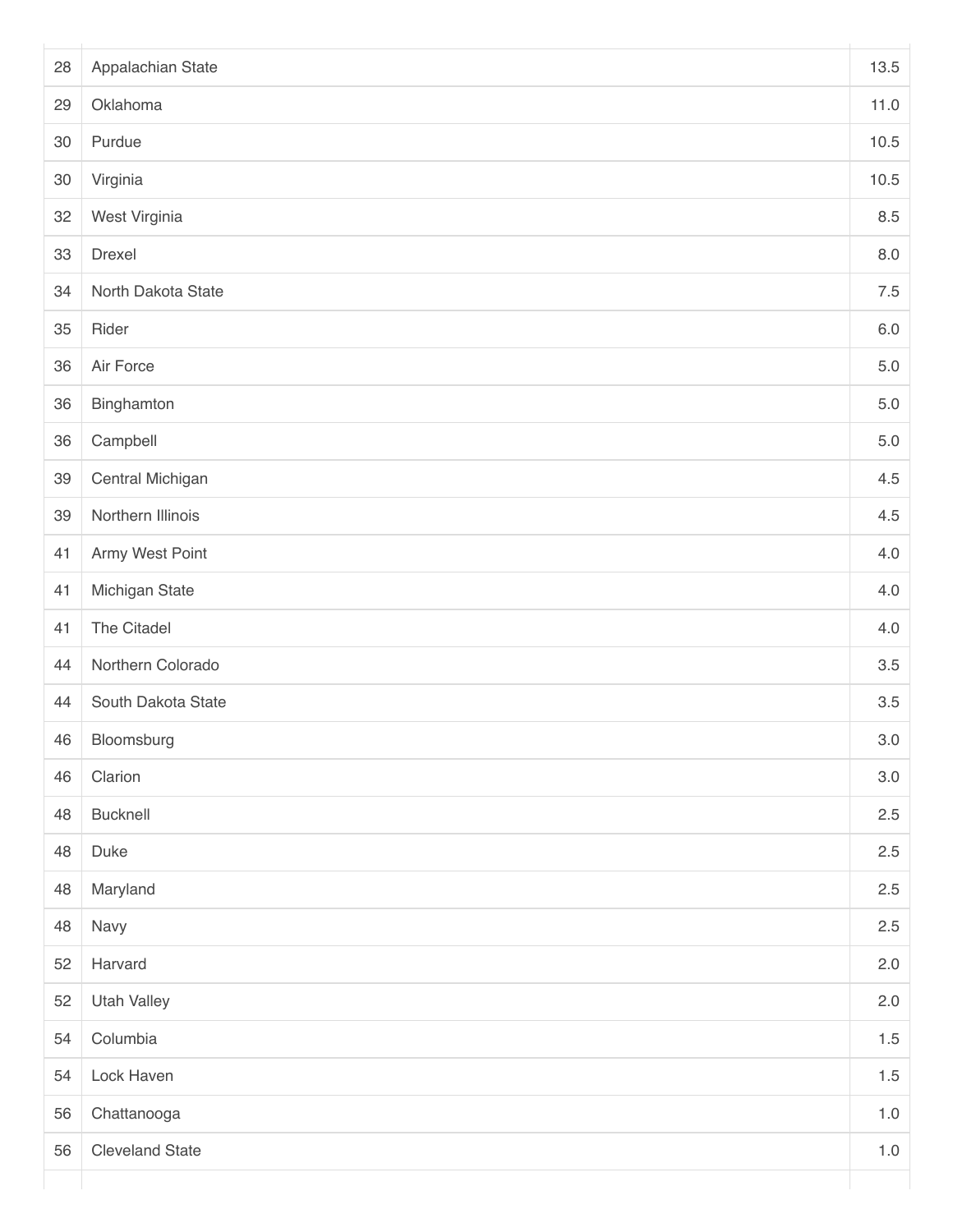| 56 | <b>CSU Bakersfield</b> | 1.0 |
|----|------------------------|-----|
| 56 | Indiana                | 1.0 |
| 56 | Kent State             | 1.0 |
| 61 | <b>Buffalo</b>         | 0.0 |
| 61 | Edinboro               | 0.0 |
| 61 | Franklin & Marshall    | 0.0 |
| 61 | Gardner-Webb           | 0.0 |
| 61 | George Mason           | 0.0 |
| 61 | Hofstra                | 0.0 |
| 61 | Ohio                   | 0.0 |
| 61 | Sacred Heart           | 0.0 |
| 61 | Siu Edwardsville       | 0.0 |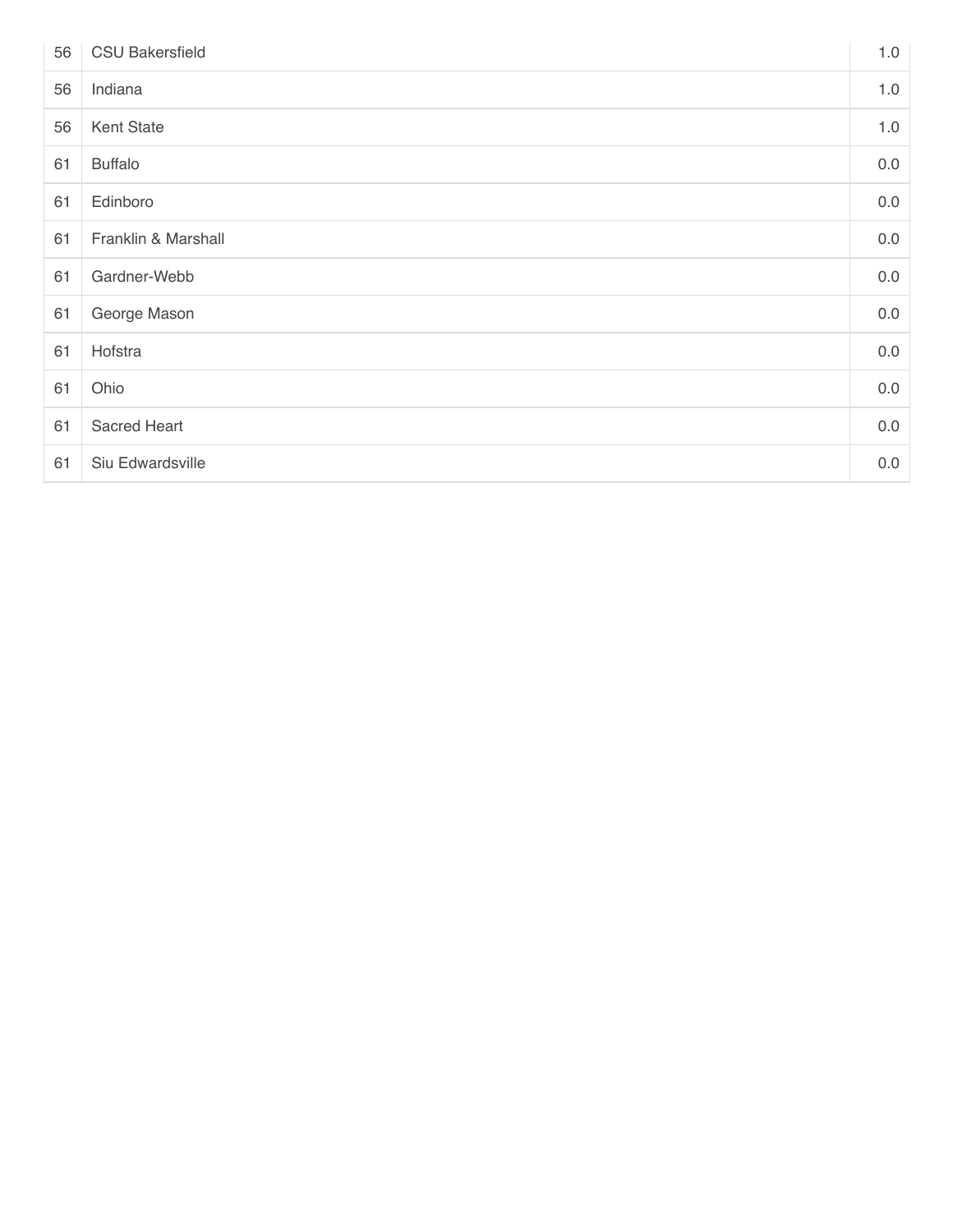# **2022 NCAA Division I Wrestling Championships 125 CHAMPIONSHIP**

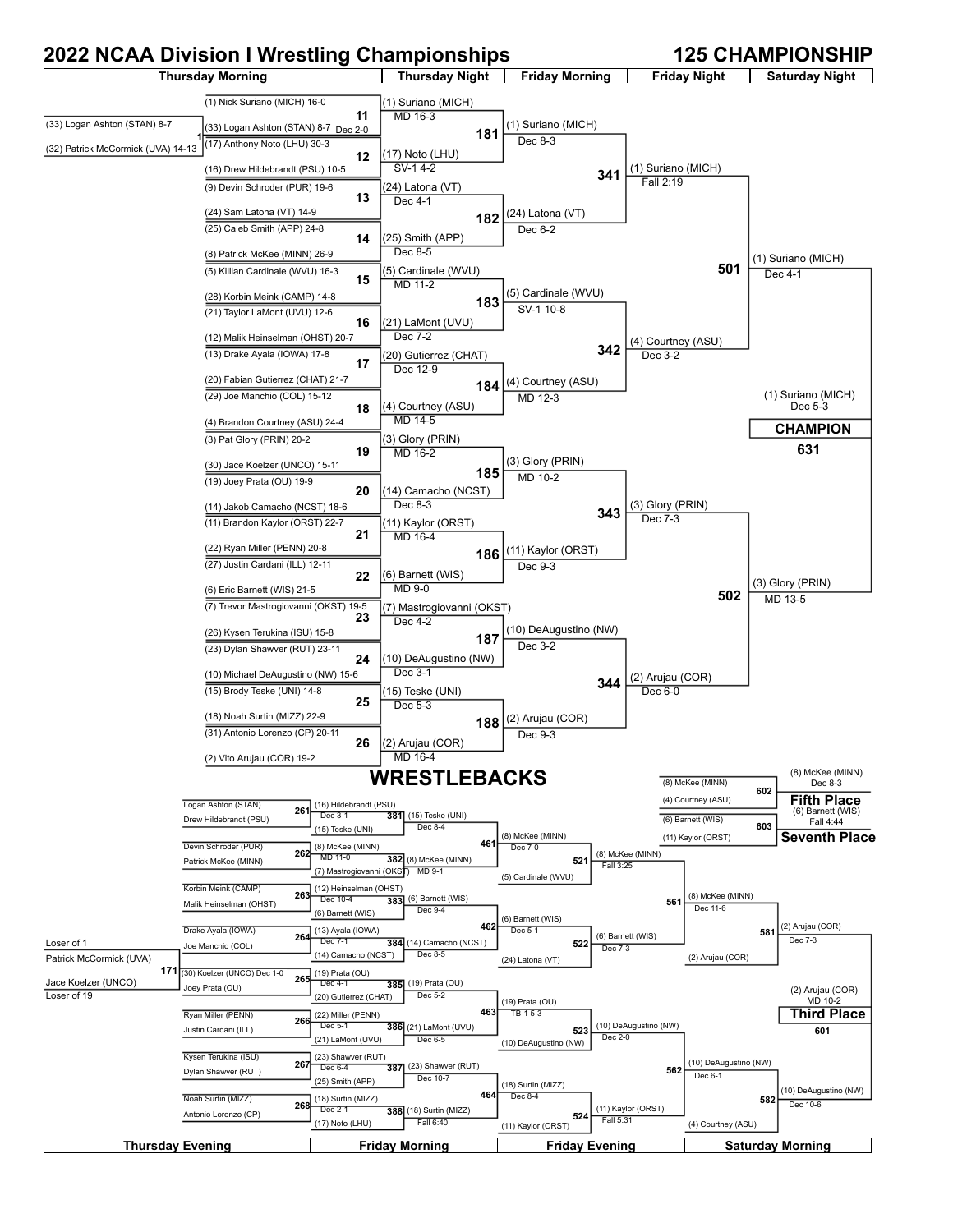# **2022 NCAA Division I Wrestling Championships 133 CHAMPIONSHIP**

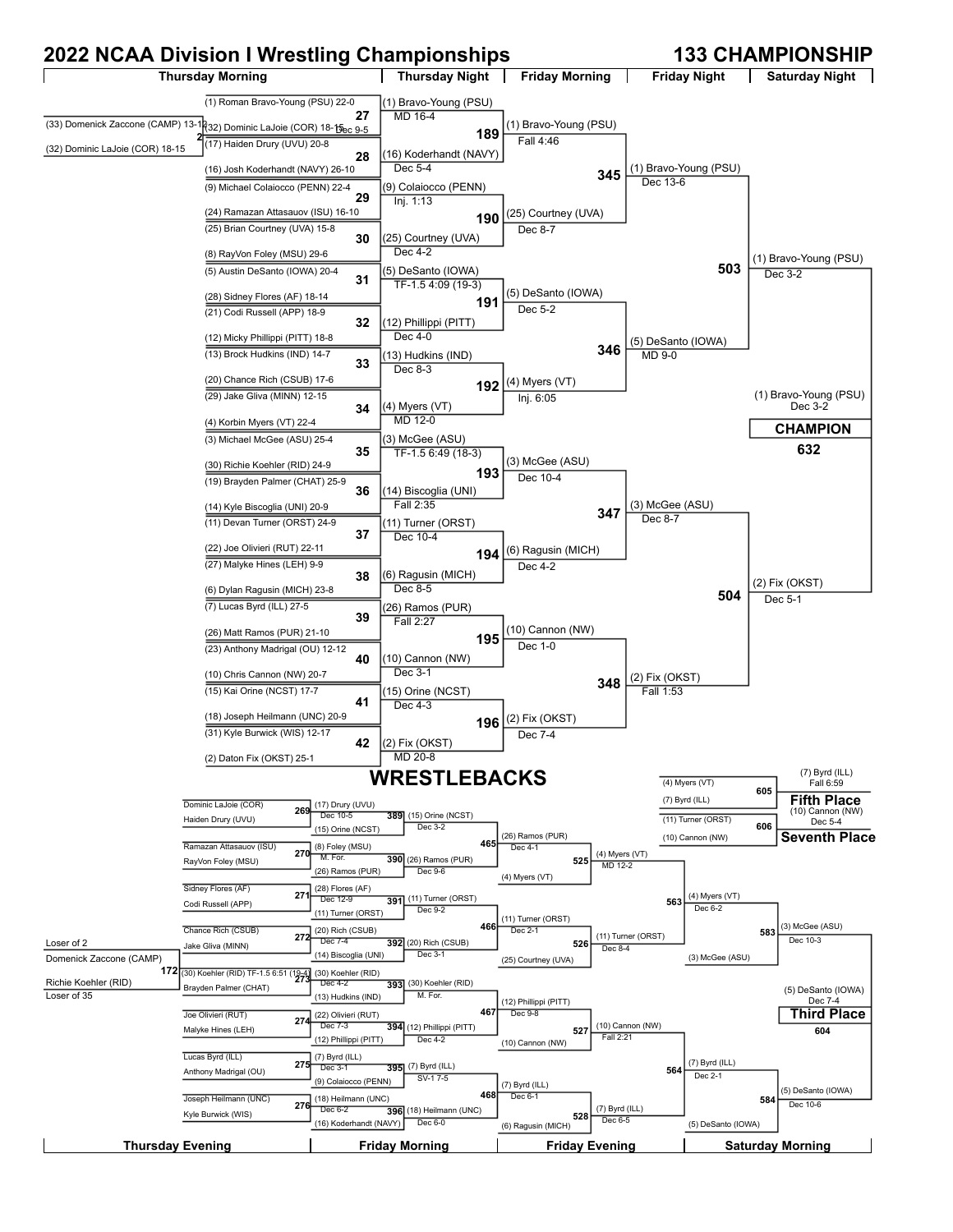# **2022 NCAA Division I Wrestling Championships 141 CHAMPIONSHIP**

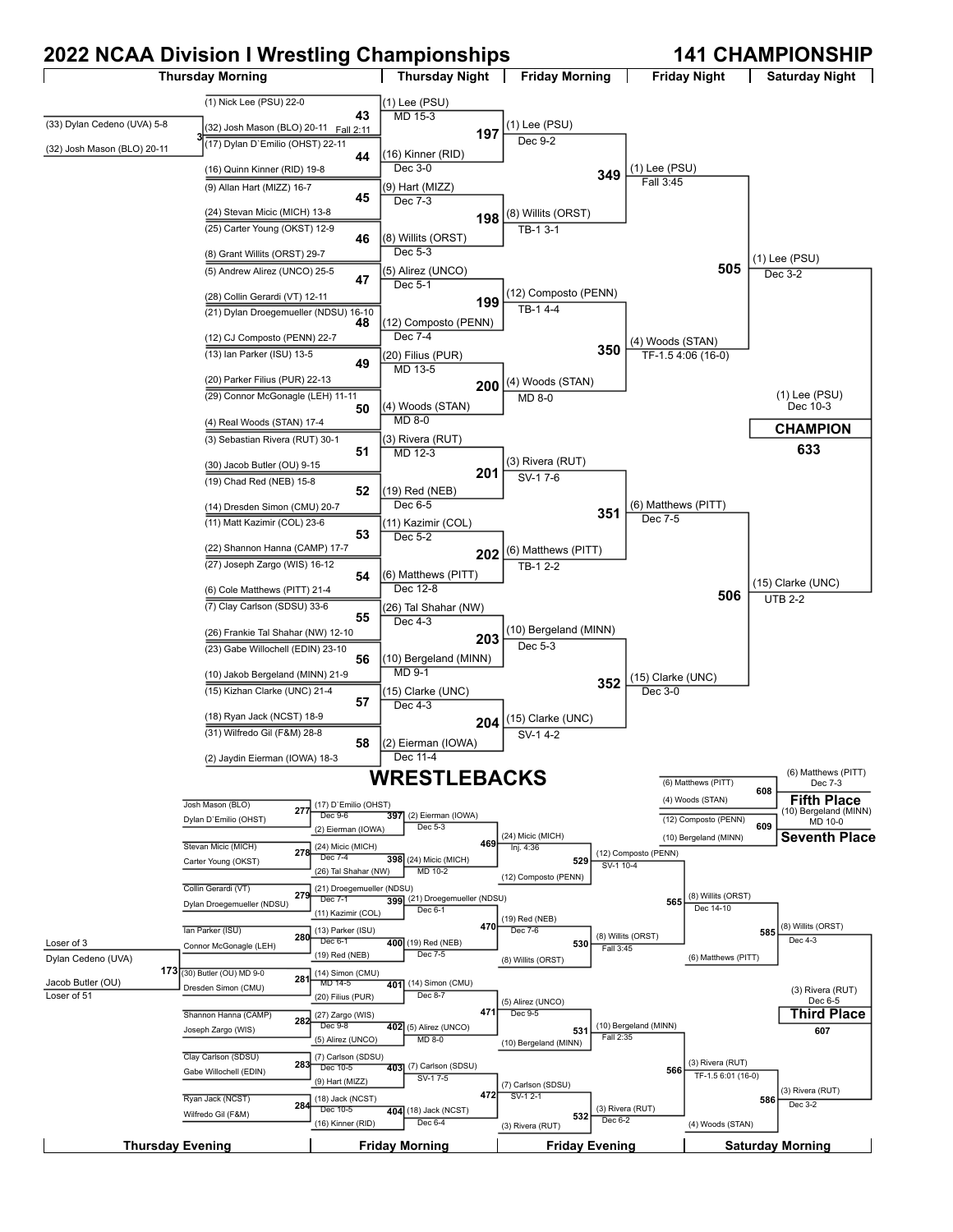# **2022 NCAA Division I Wrestling Championships 149 CHAMPIONSHIP**

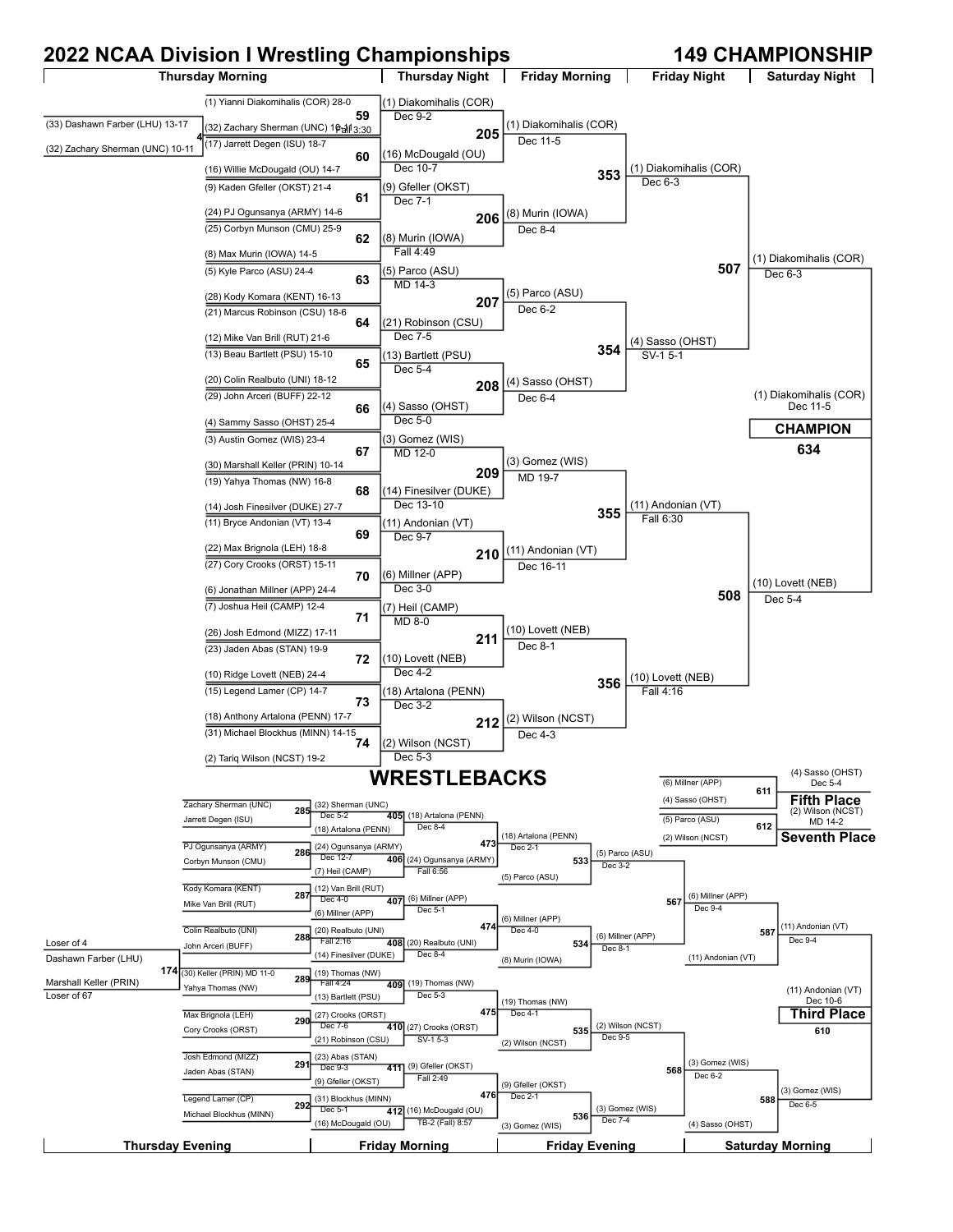# **2022 NCAA Division I Wrestling Championships 157 CHAMPIONSHIP**

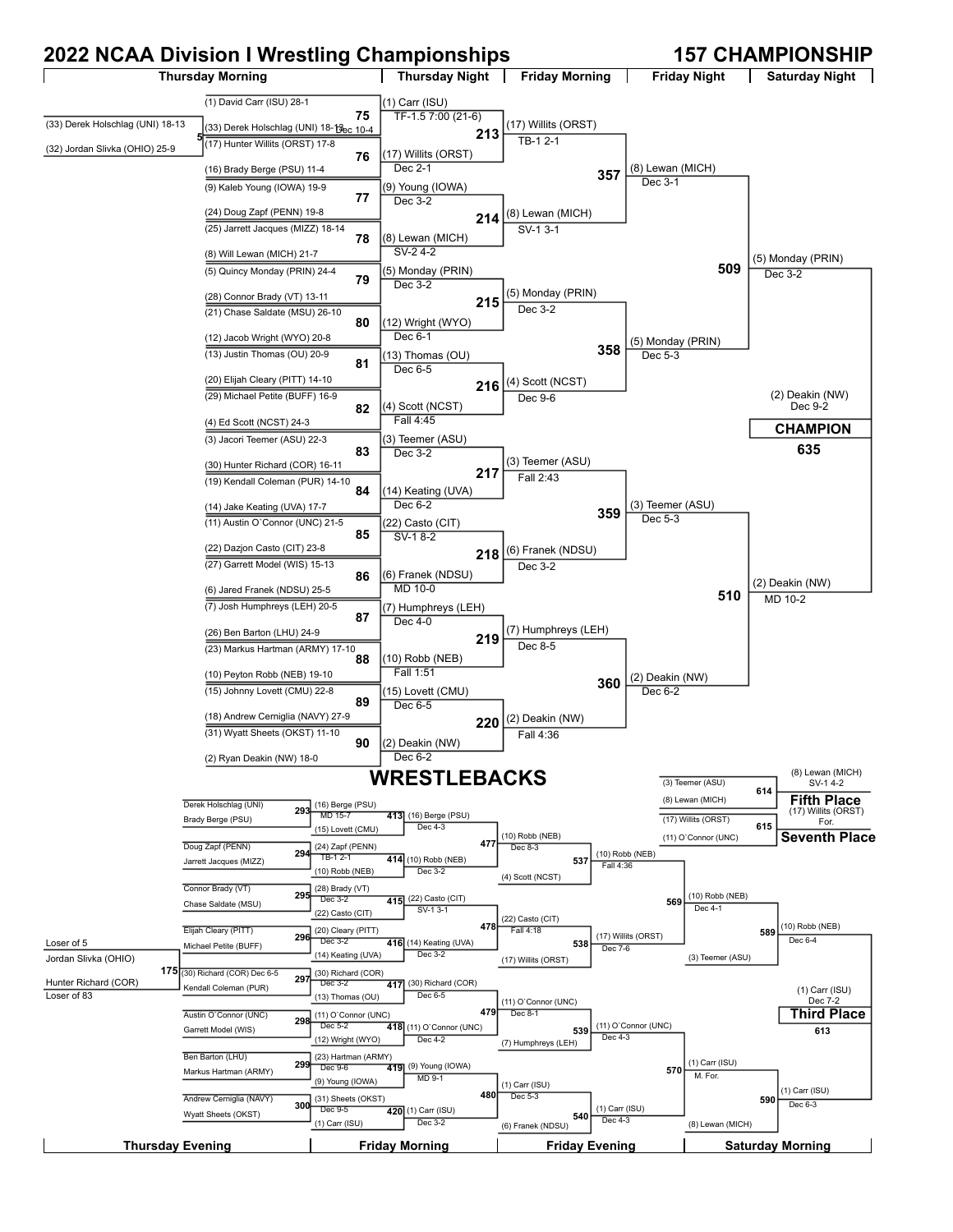## **2022 NCAA Division I Wrestling Championships 165 CHAMPIONSHIP**

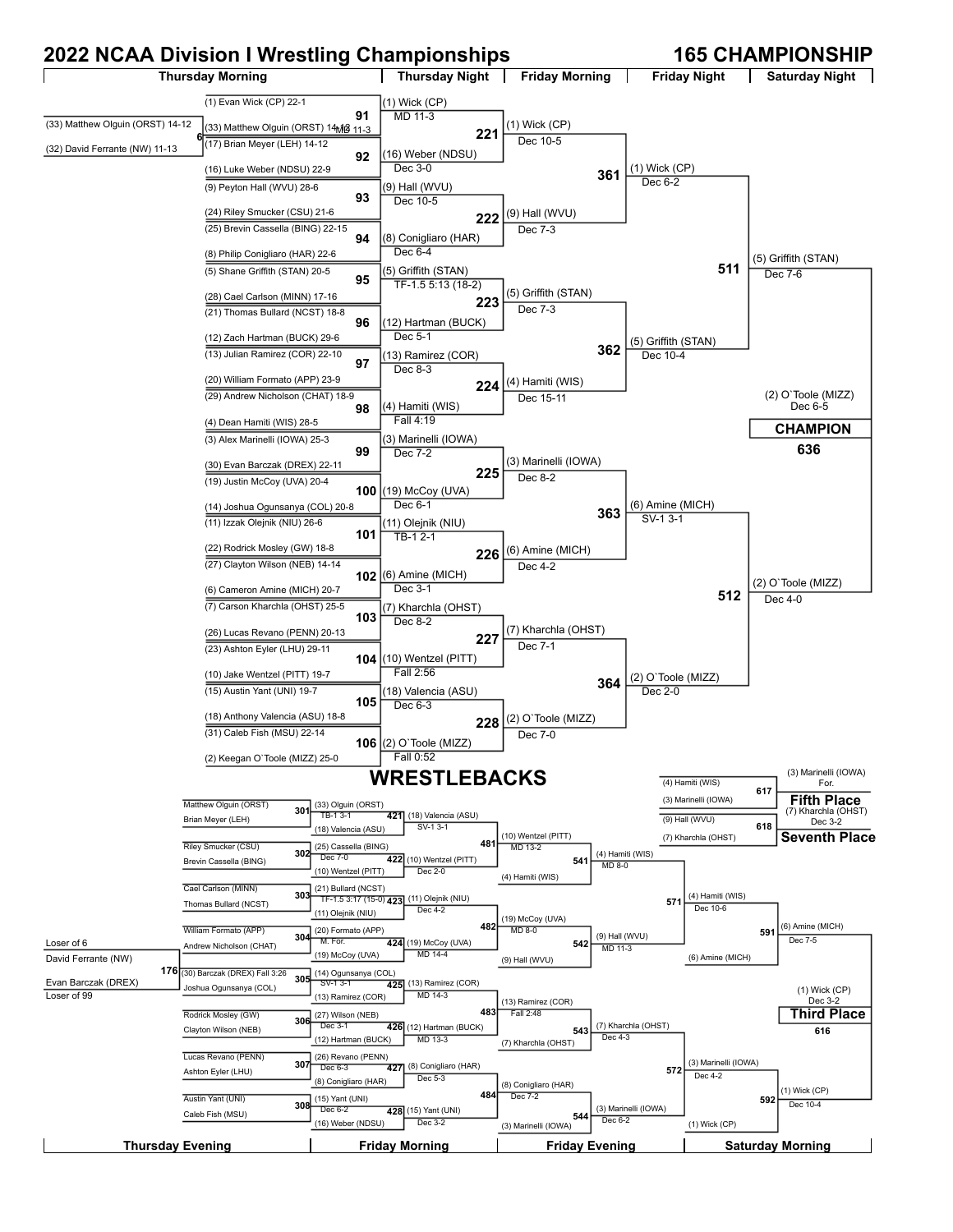## **2022 NCAA Division I Wrestling Championships 174 CHAMPIONSHIP**

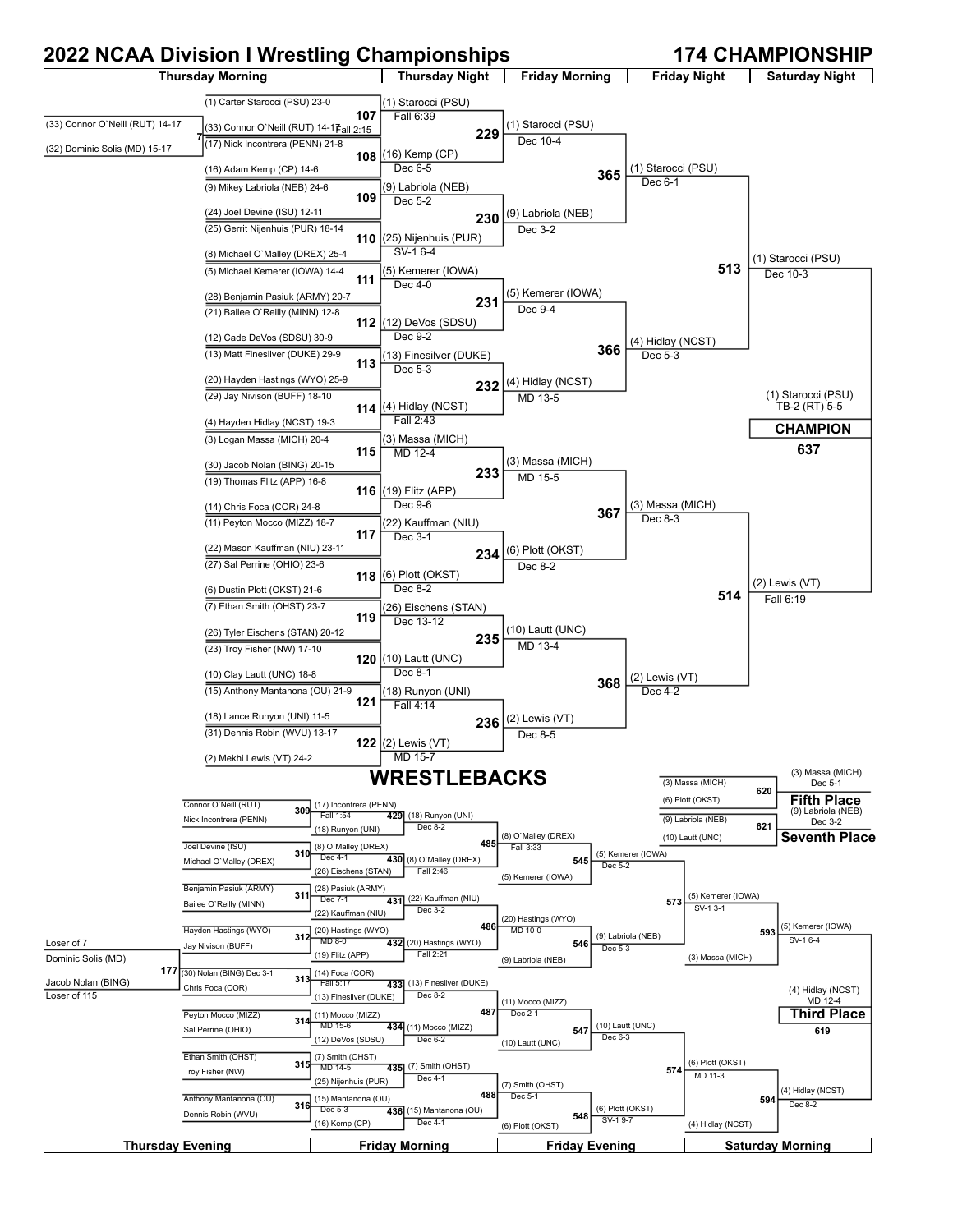### **2022 NCAA Division I Wrestling Championships 184 CHAMPIONSHIP**

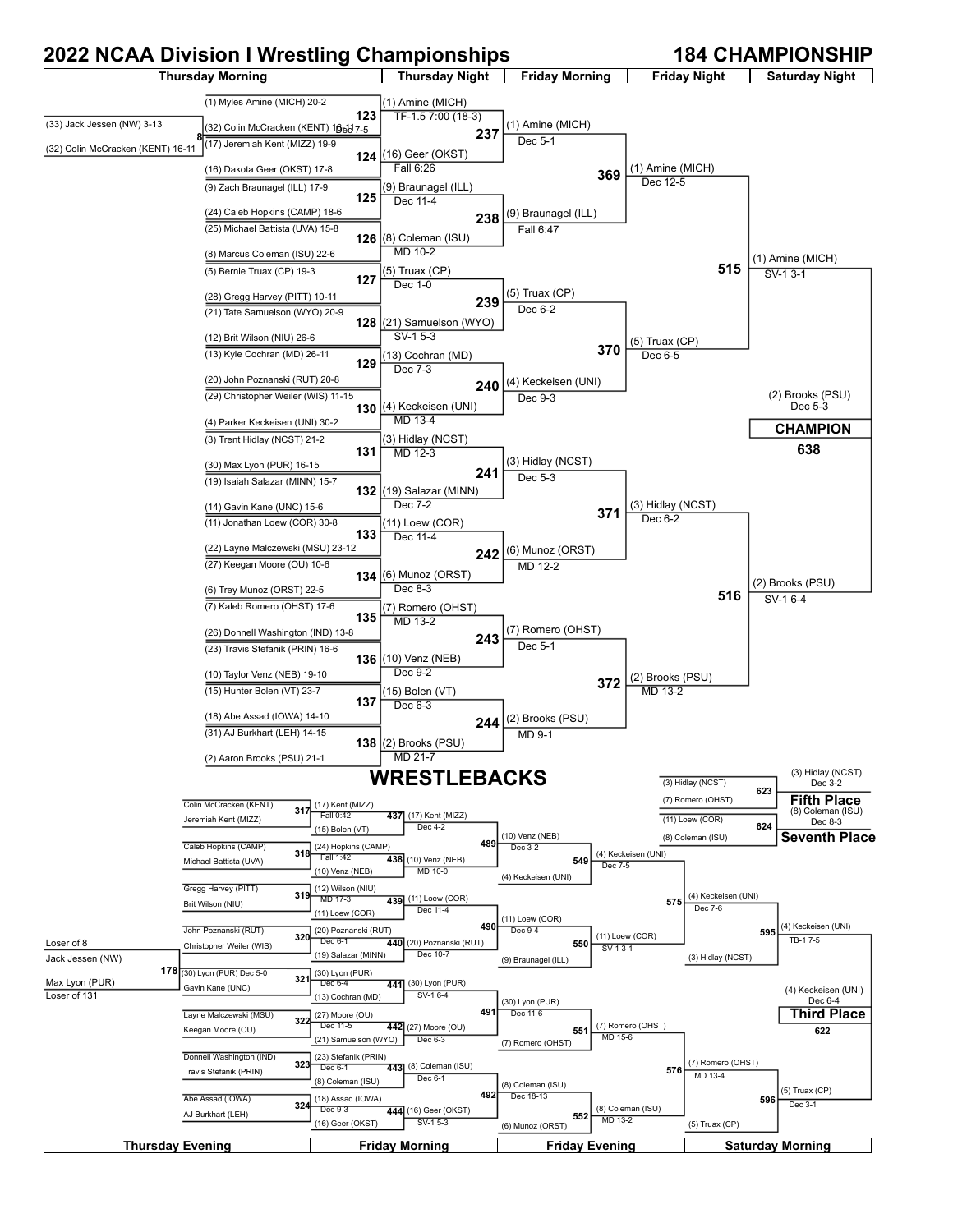## **2022 NCAA Division I Wrestling Championships 197 CHAMPIONSHIP**